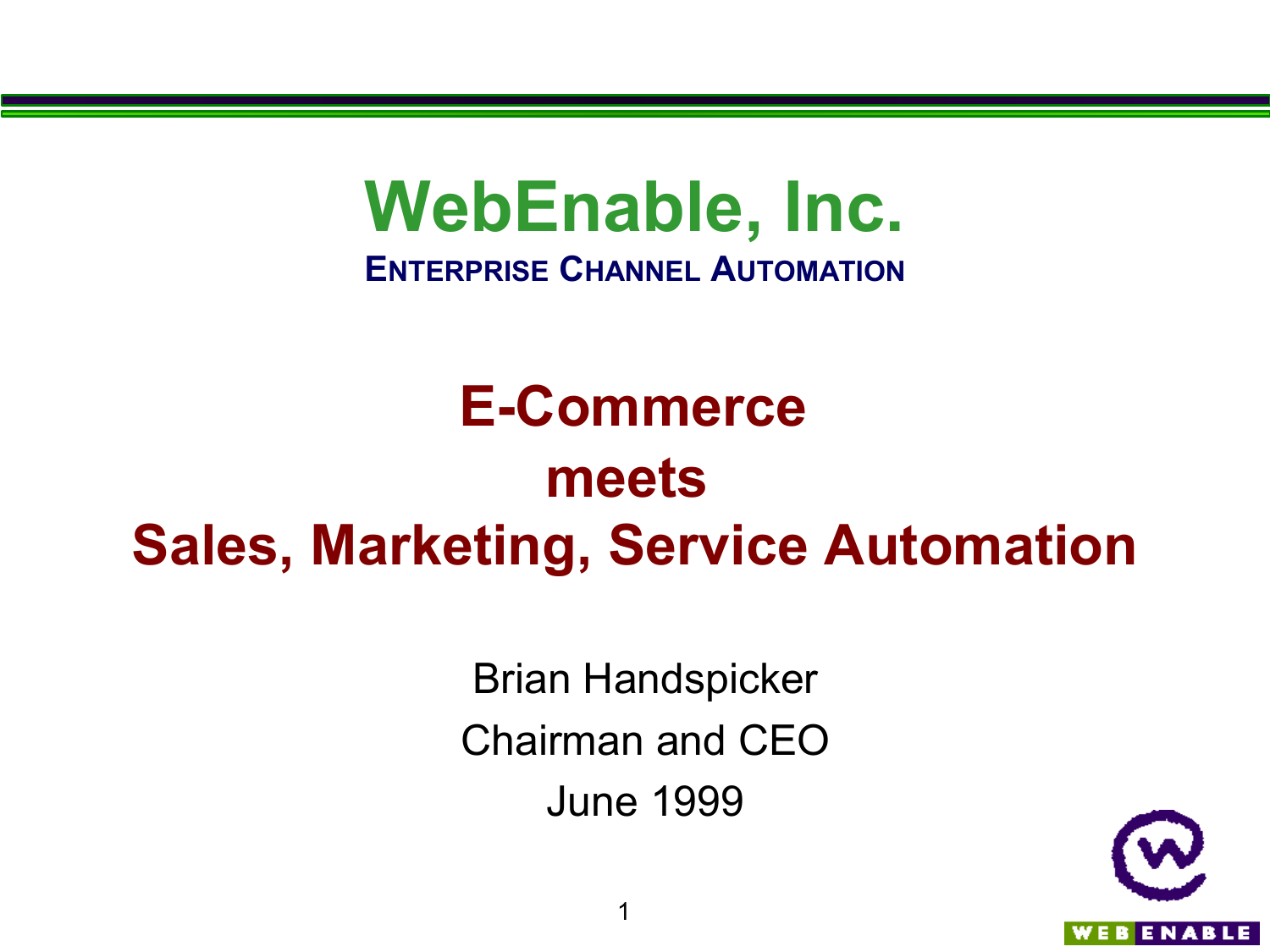- $\geq$  Too many links suck out margin
	- Quantity coverage compensates for lack of quality coverage
	- High-cost to setup and train channel, but minimal loyalty
- $\geq$  Too much inventory tied up within the chain
	- Lack of visibility into customer demand
	- Must carry excess inventory to meet unpredictable demand
- Difficult to actively manage sales and service processes
	- Lack of visibility into real issues behind lost sales (e.g. lack of follow up, product issues, cost issues, etc.)
	- Challenging to deliver world-class service through local-class partners
- Channel Conflict becomes Strategic Roadblock
	- Limits direct Internet Sales
	- Limits access to major account OEMs
	- Limits transition to Portal-based Commerce

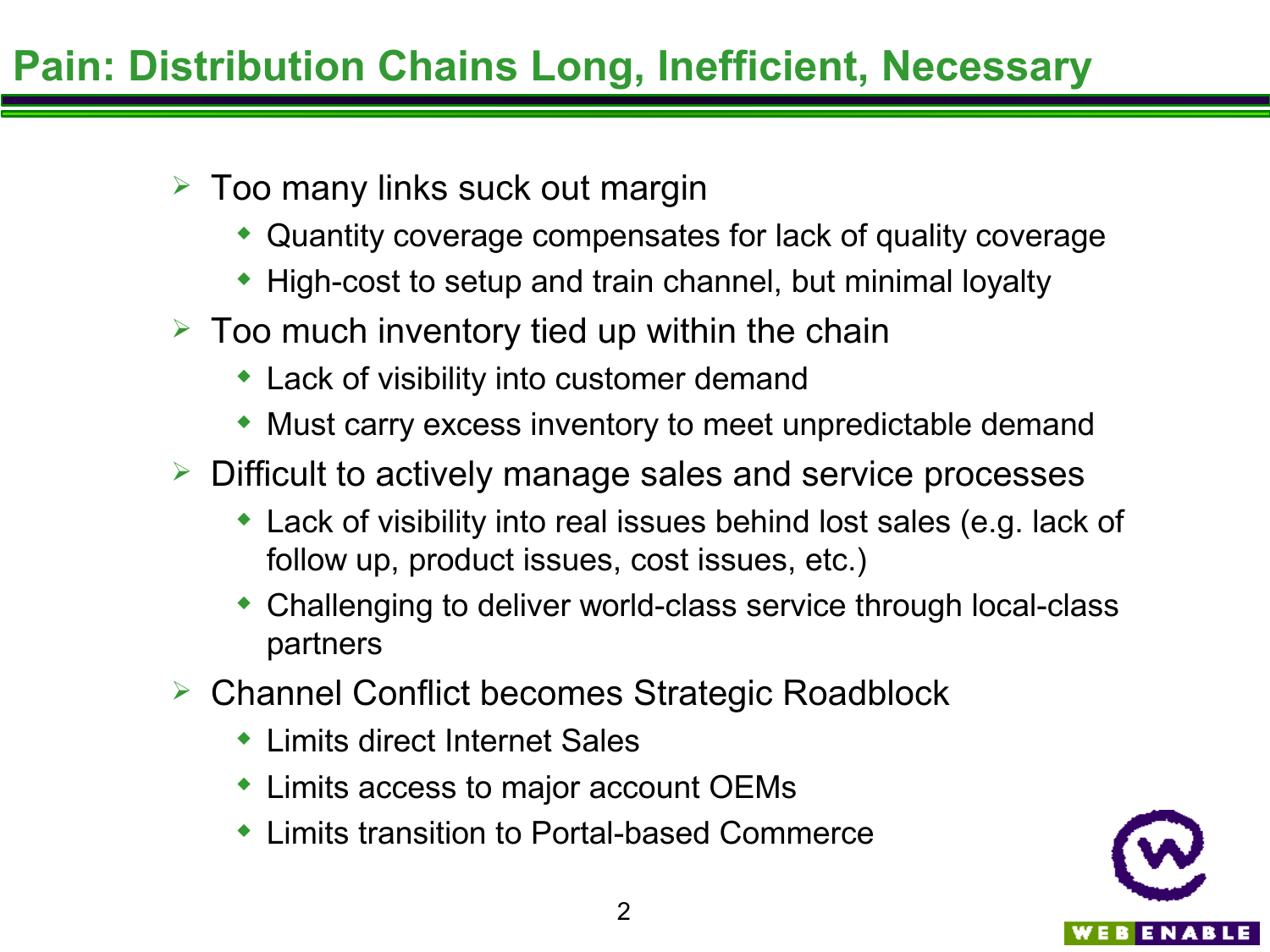### **Channel Automation for Industrial Components**

- Pain: B2B Channel Sales
	- $\triangleright$  \$10B+ lost profits/year?!
- **❖ Solution: B2B Channel Automation** 
	- $\triangleright$  Wring the Costs Out of the Channel
- **❖ Opportunity: Industrial Components** 
	- **▶ Strong Vertical Market Demand**
- **Exercice: Shipping Now** → Products: Shipping Now
	- V1.1 at Caterpillar, Emerson Electric
- **\* Business: Sustainable, Profitable Model** 
	- Direct (1999) + Portal (2000) + Indirect (2001)
- Investment: \$5MM to Break-Even
	- **▶ Late Fundraising created Great Opportunity**

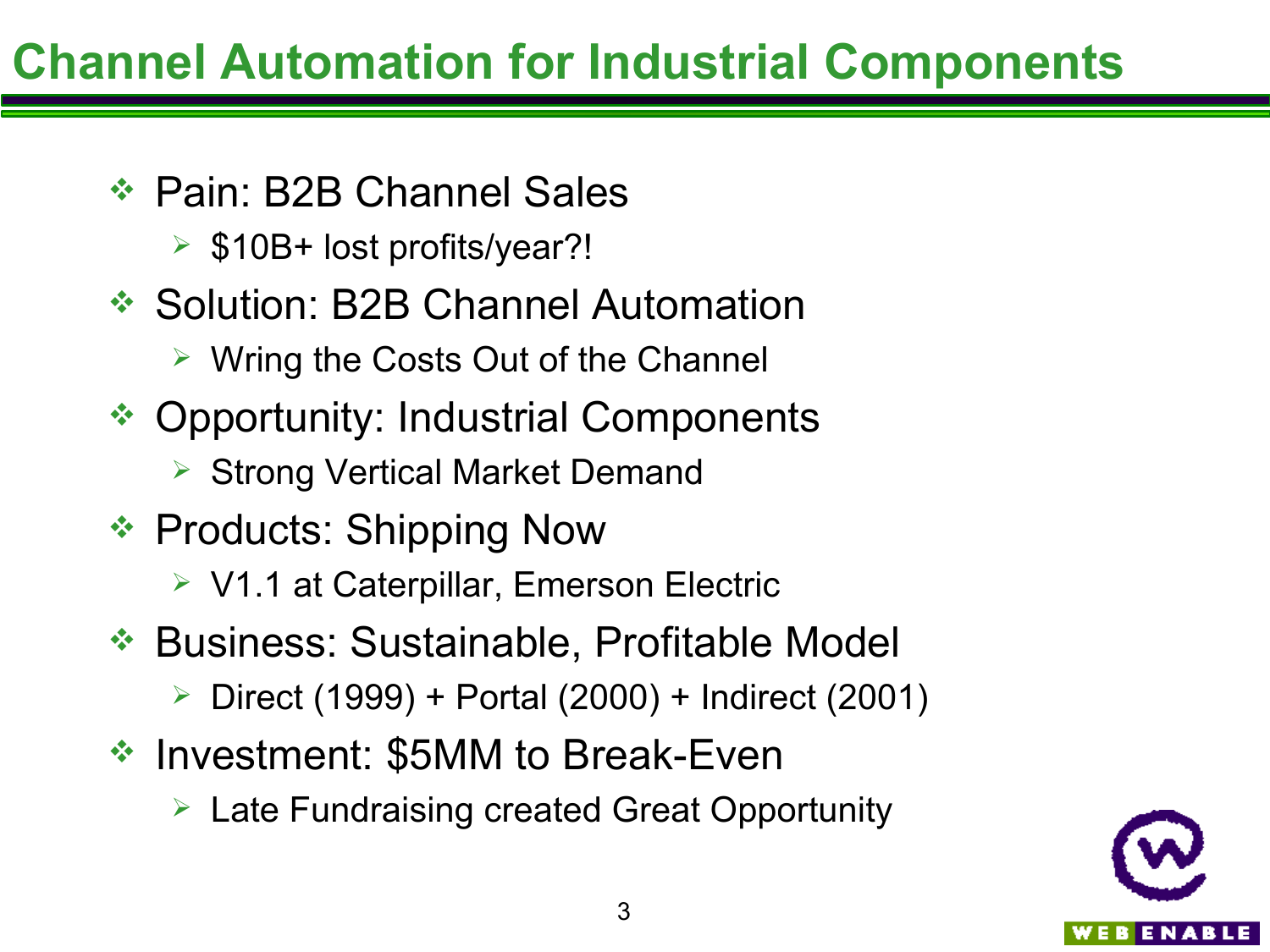## Pain: B2B Channel Sales

- **❖ Industrial Components:** 57% sales Indirect
- ◆ Industrial Components markets ~\$800B/year
- **→ 2% decrease in sales** cost -> 1.2% profit improvement
- $\div$  \$10B+ lost profits/year?!



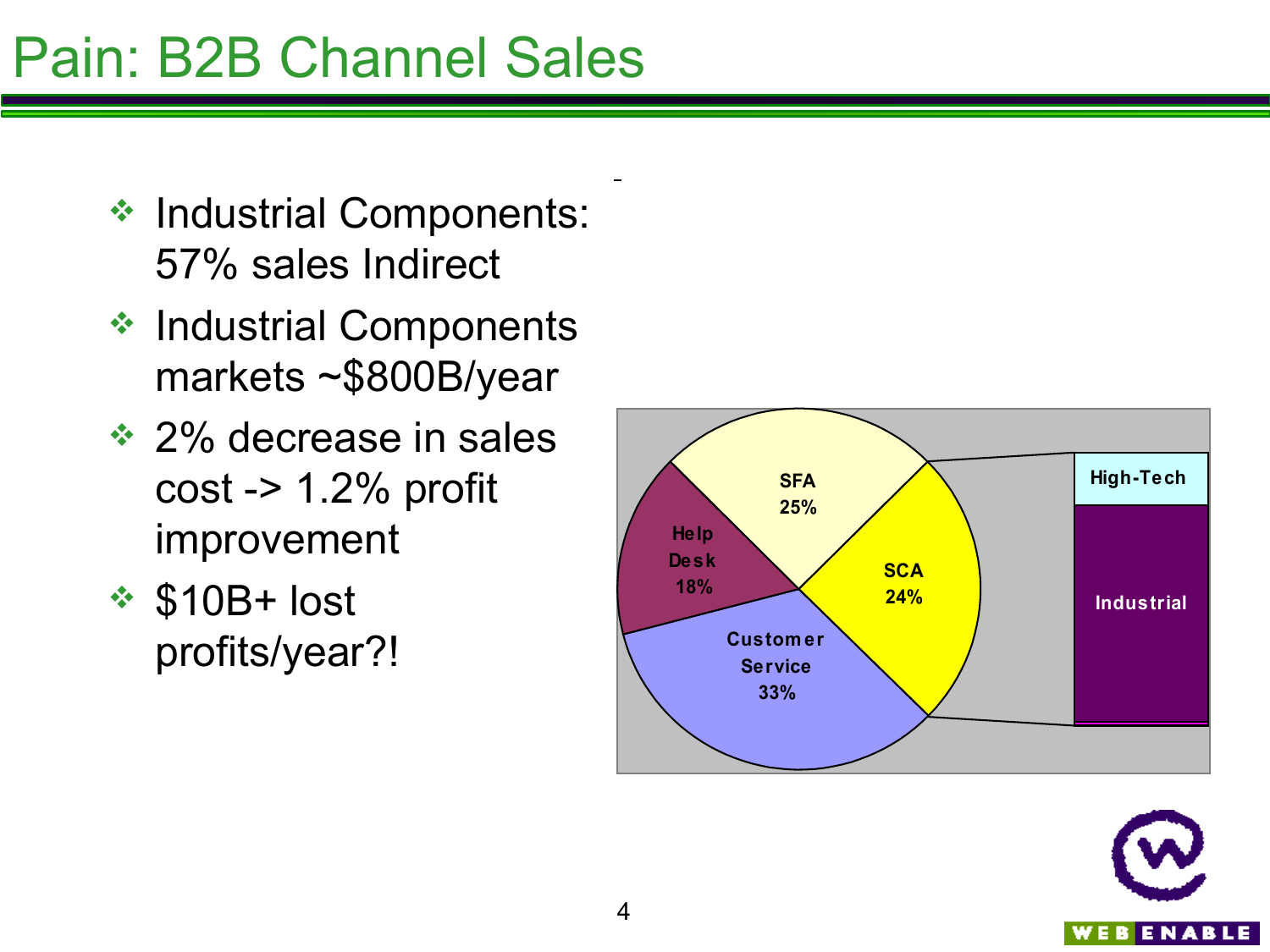## Solution: B2B Channel Automation

- **E** Use Internet to Reduce Distribution Chain Lag:
	- $\triangleright$  Publish information, radically reduce number of inquiries for basic information
	- Accelerate business processes (e.g. order processing) by cutting out paper, fax and phone traffic
	- $\geq$  Capture information (e.g. lost sales) at source and get it to partner immediately
	- $\triangleright$  Actively manage sales and service processes
	- $\triangleright$  Build 1:1 relationships for individual channel personnel to build product and process knowledge
	- Target programs to end-customers through empowered channel
- **EXA Impossible before the Internet**
- No-one else is delivering required full business solution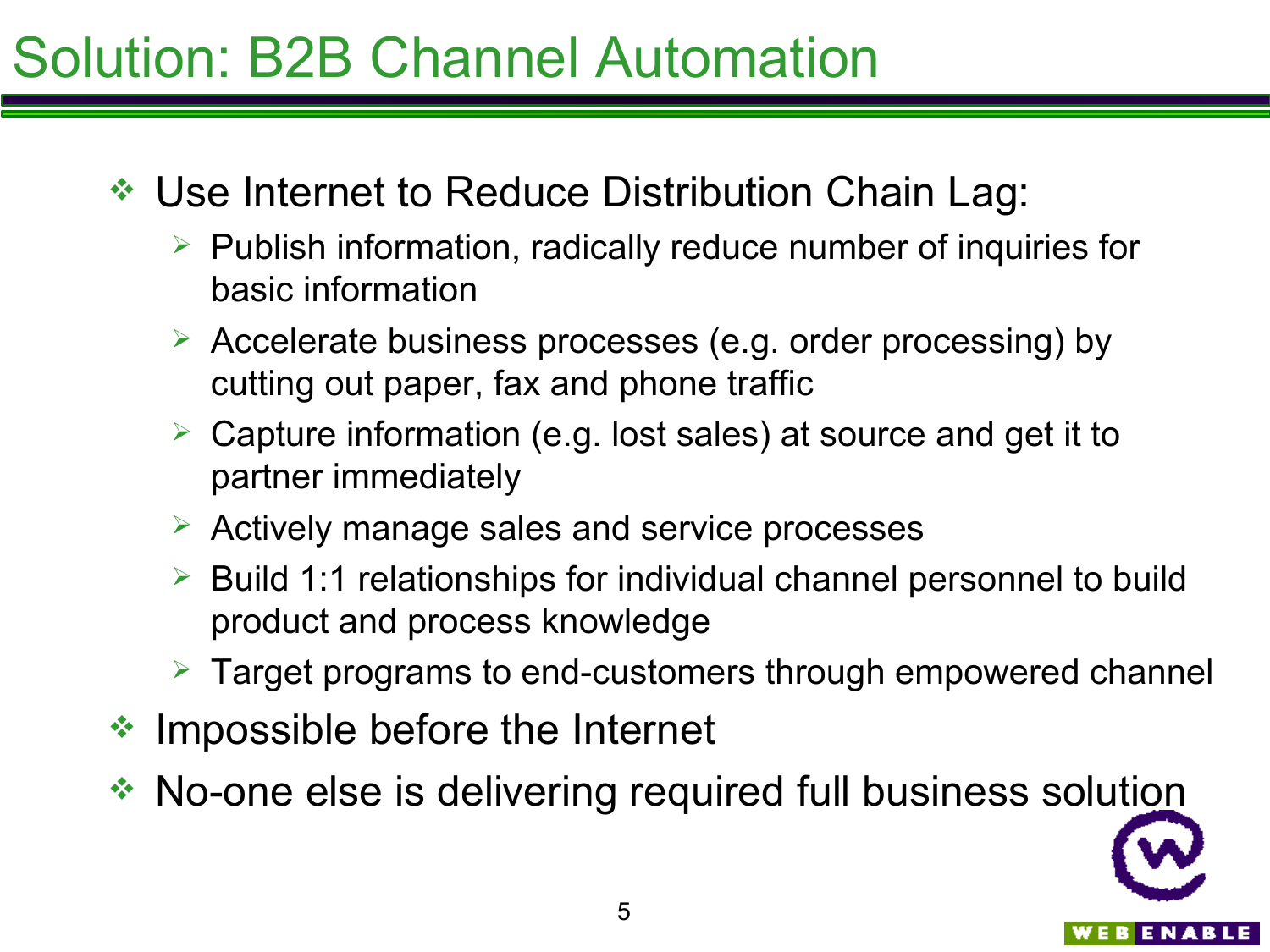# Opportunity: Industrial Components

#### **Construction Tools**

- $\triangleright$  Distribution Chain Revolution
- $\triangleright$  Emerson Electric Ridge Tools
	- ◆ 6 EE tool divisions, 4K international distributors
- $\triangleright$  Caterpillar Rental Store Supply
	- ◆ 125 tool suppliers, 20+ U.S. dealers
- $\triangleright$  Premium Tools Portal
- $\triangleright$  ConstruX Standards

#### **Vehicle Components - Auto, Truck, Construction**

- $\triangleright$  Supply Chain Revolution
- $\triangleright$  VehiX Standards (Cat, EE, TRW, etc.)

#### **Defense & Aerospace**

- $\geq$  5 year spending increases predicted
- **Machine Tools**
- **Electrical & Electronic**

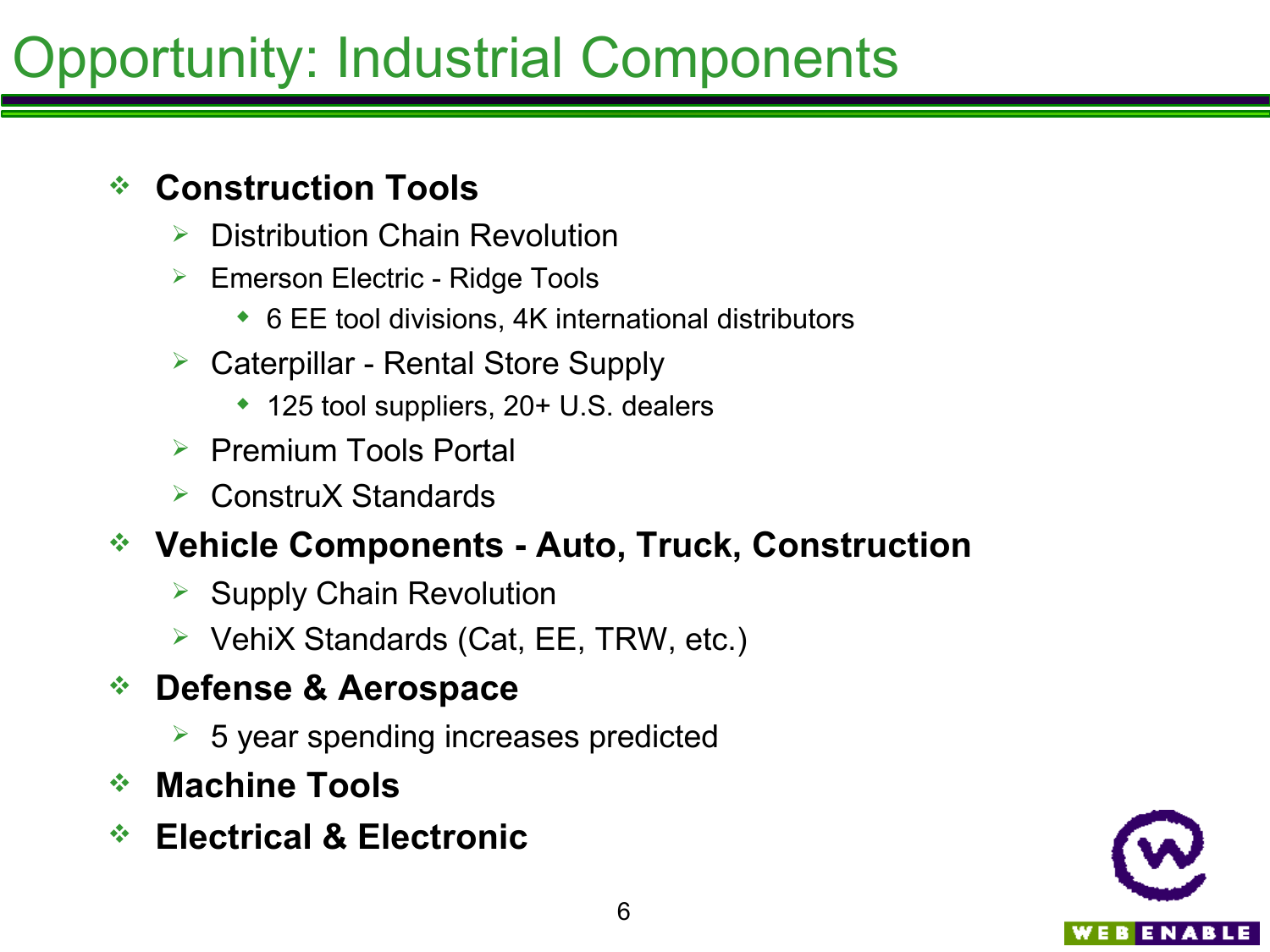# Products: Shipping Now

- **★ Application Modules** 
	- Channel Sales Automation (1.1, Now)
	- Channel Marketing Automation (1.2, Q4/99)
	- Channel Service Automation (1.3, Q2/00)
- **\* Infrastructure Software** 
	- $\triangleright$  Robust, scaleable Java framework (1.1)
	- $\triangleright$  WebEnable Secure Application Server (1.1)
	- $\triangleright$  WebEnable Synchronization Server (1.2)
	- $\triangleright$  WebEnable Integration Server (1.2)
	- $\triangleright$  Software and Content Development Toolkits (1.3)
- **◆ Vertical Market Add-ons** 
	- VehiX, ConstruX, MaXine, RosettaNet, EDIpro (V1.3+)

Piloted InfoTest 1998, V1.1 Shipping Now

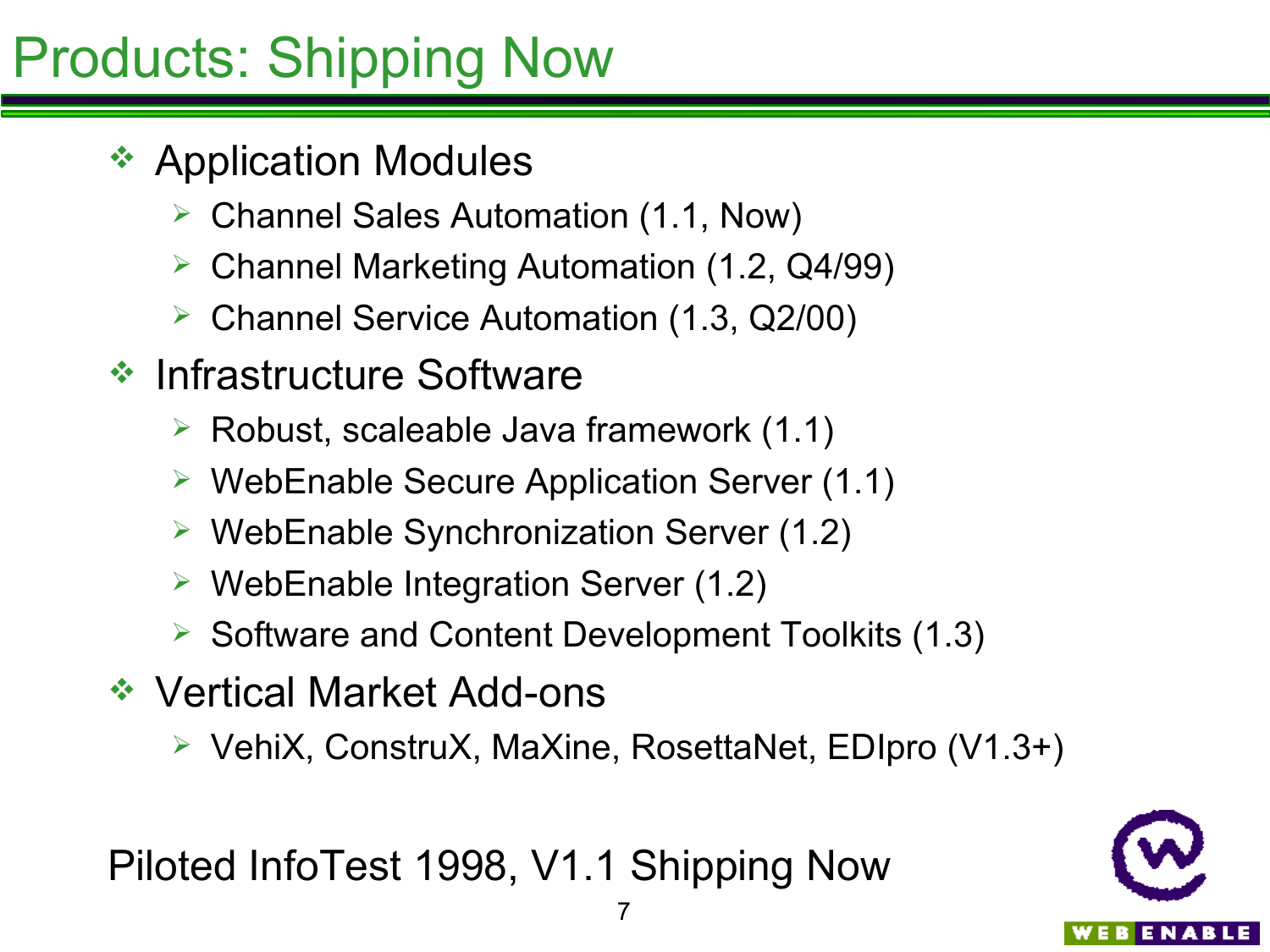### Business: Sustainable, Profitable Model

Direct Sales (1999+)

Leverage SI Partners to manage integration challenge

### **\* Portals, ASPs (2000+)**

- $\triangleright$  Drive vertical market adoption
- $\triangleright$  Reduce cost/seat to capture mid-market
- $\triangleright$  Deploy pilots, production systems more rapidly

## VARs (2001+)

- $\triangleright$  Drive vertical market dominance
- $\triangleright$  Foundation for horizontal market, international expansion

Average deal size \$500,000, 2:1 product/services mix